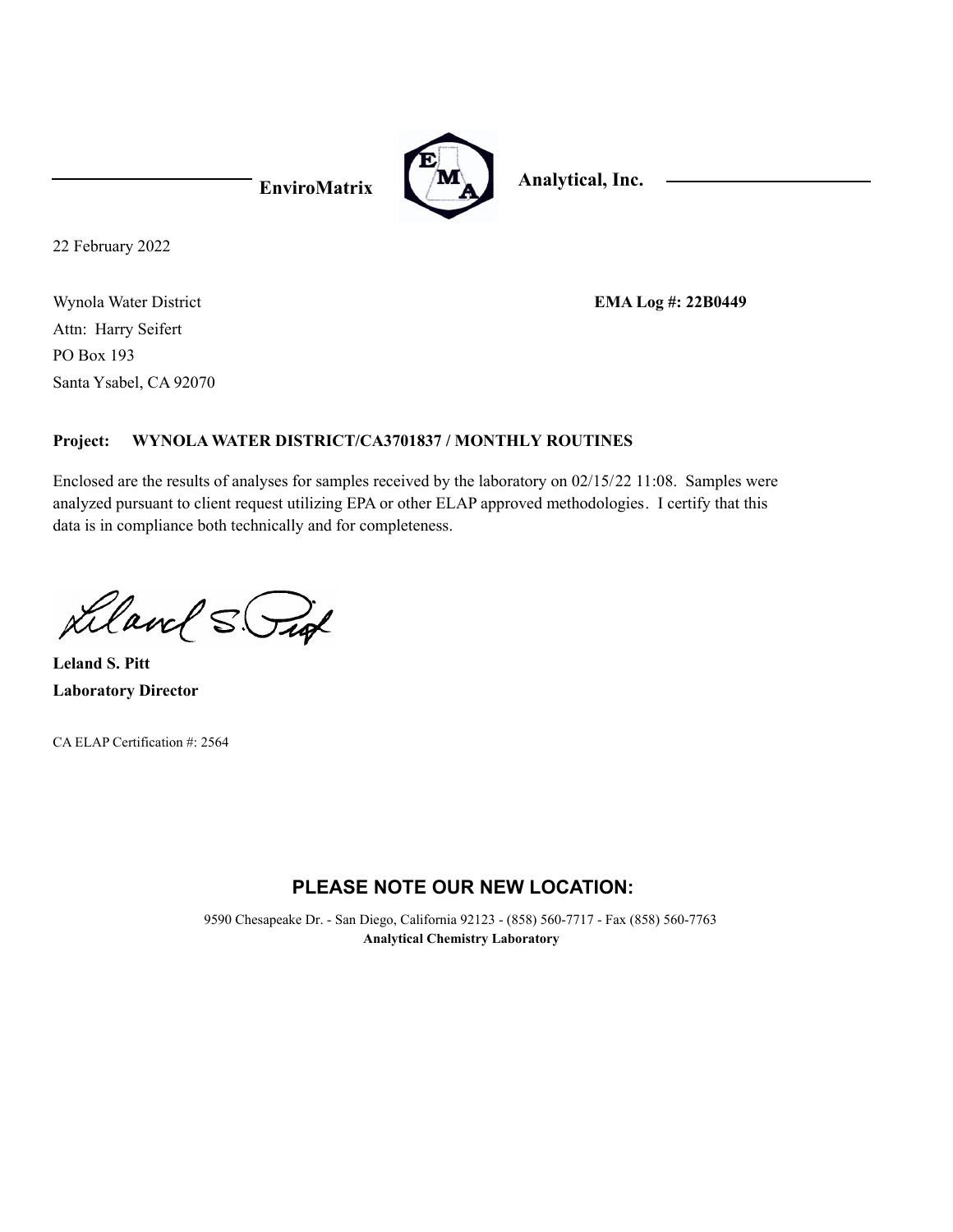### **ANALYTICAL REPORT FOR SAMPLES**

| Sample ID                                                                              | Laboratorv ID | <b>Matrix</b>  | <b>Date Sampled</b>  | <b>Date Received</b> |
|----------------------------------------------------------------------------------------|---------------|----------------|----------------------|----------------------|
| 003 - ROU<br>DIST<br>CA3701837<br>$\overline{\phantom{a}}$<br>$\overline{\phantom{a}}$ | 22B0449-01    | Drinking Water | /22 09:30<br>02/15/2 | 11:08<br>02/15/      |

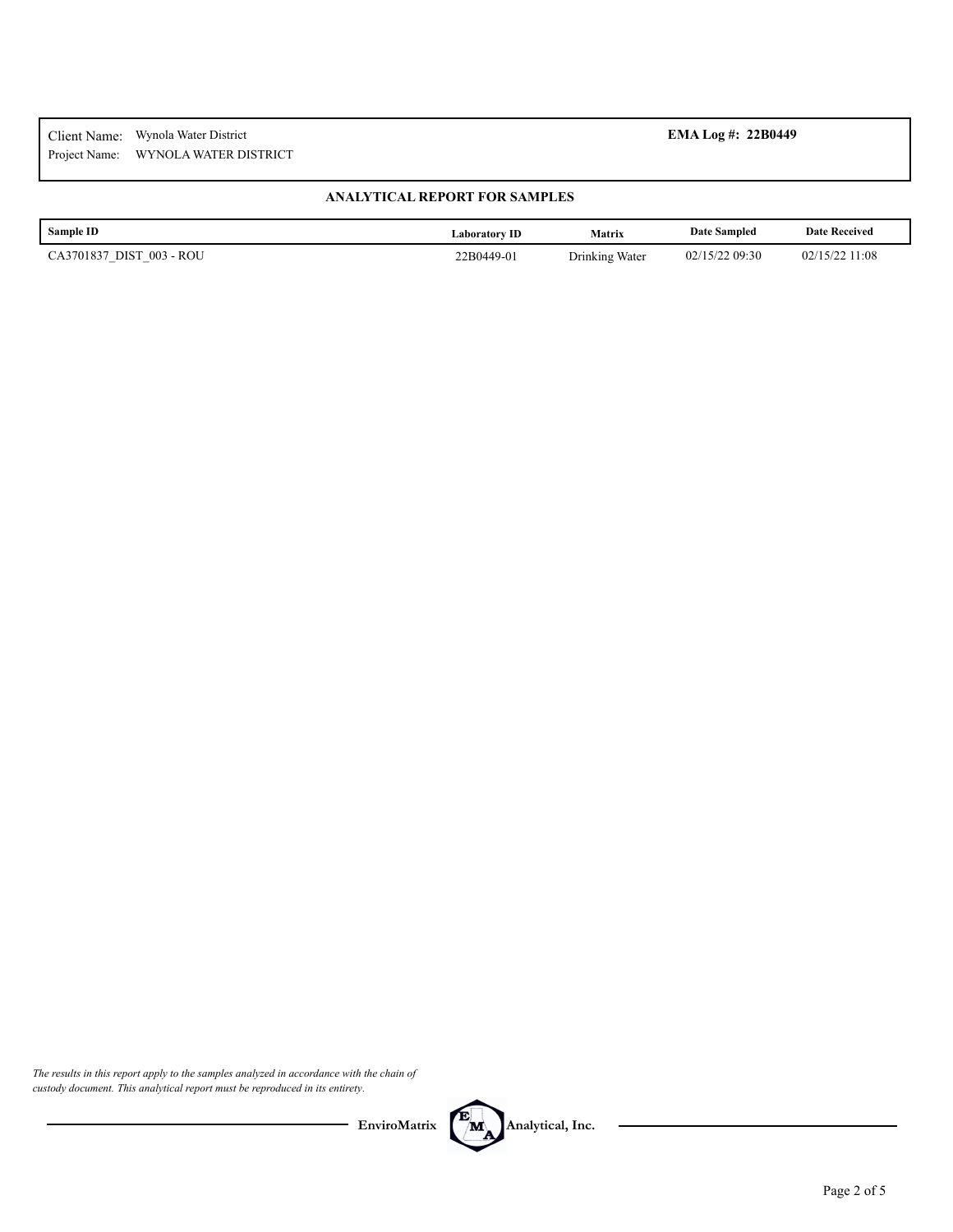## **Microbiological Parameters by Standard Methods**

| Analyte                                              | Result | <b>MDL</b> | Reporting<br>Limit                               | Units                     | Dilution | Analyst | Batch   | Sample Prepared<br>Sample Analyzed   | Method       | <b>Notes</b> |
|------------------------------------------------------|--------|------------|--------------------------------------------------|---------------------------|----------|---------|---------|--------------------------------------|--------------|--------------|
| CA3701837 DIST 003 - ROU (22B0449-01) Drinking Water |        |            | Sampled: 02/15/22 09:30 Received: 02/15/22 11:08 |                           |          |         |         |                                      |              |              |
| <b>Total Coliforms</b>                               | ND     |            |                                                  | MPN/10<br>0 <sub>m1</sub> |          | AZ      | 2021546 | $02/15/22$ 15:10<br>$02/16/22$ 15:30 | SM9223       |              |
| E. Coli                                              | ND.    |            |                                                  |                           |          | AZ      |         | $02/15/22$ 15:10<br>$02/16/22$ 15:30 | $\mathbf{u}$ |              |

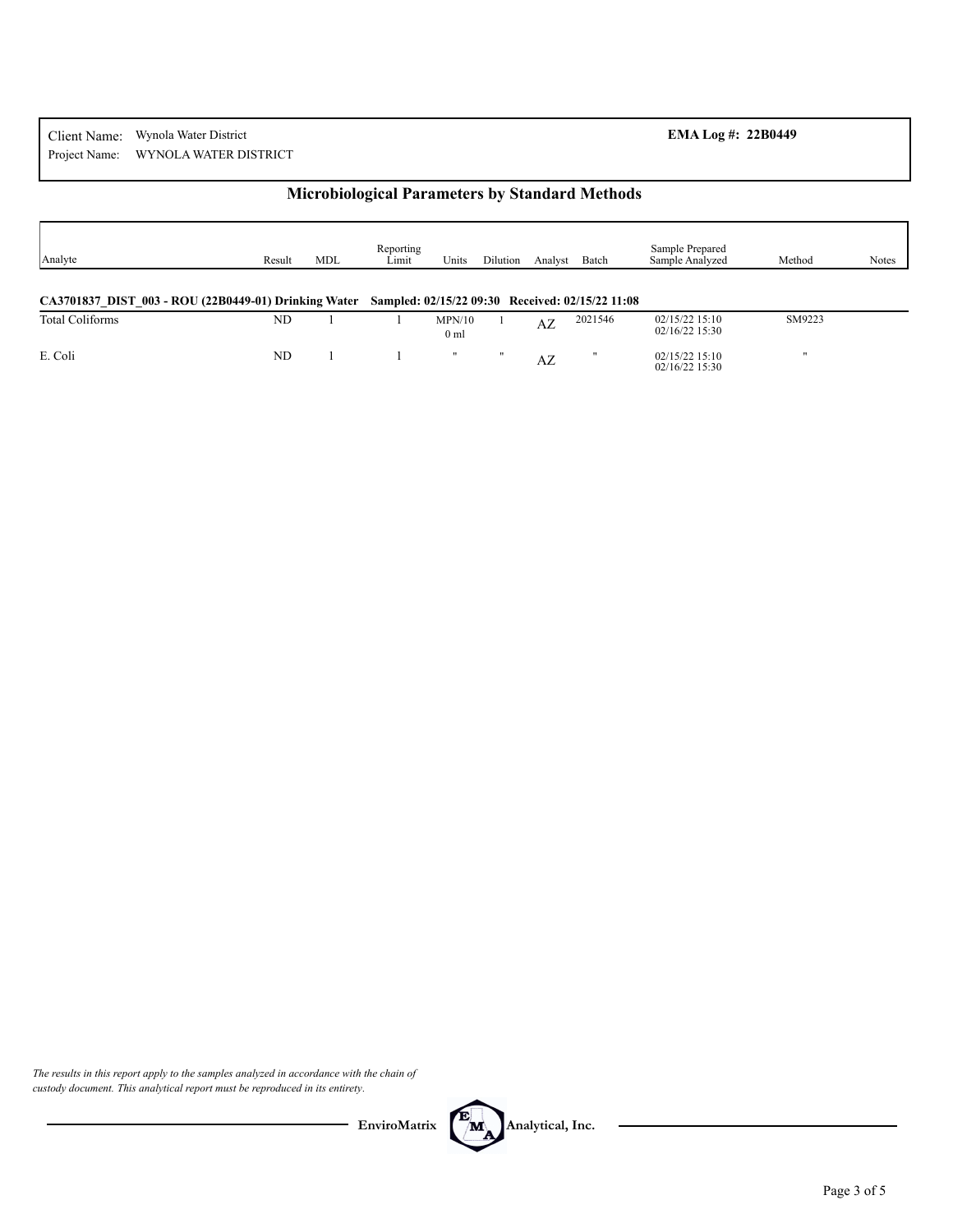# **Microbiological Parameters by Standard Methods - Quality Control**

| Analyte                     | Result    | MDL | Reporting<br>Limit | Units                     | Analyst | Spike<br>Level | Source<br>Result                      | $%$ REC | $%$ REC<br>Limits | <b>RPD</b> | <b>RPD</b><br>Limit | <b>Notes</b> |
|-----------------------------|-----------|-----|--------------------|---------------------------|---------|----------------|---------------------------------------|---------|-------------------|------------|---------------------|--------------|
| <b>Batch 2021546</b>        |           |     |                    |                           |         |                |                                       |         |                   |            |                     |              |
| <b>Blank (2021546-BLK1)</b> |           |     |                    |                           |         |                | Prepared: 02/15/22 Analyzed: 02/16/22 |         |                   |            |                     |              |
| <b>Total Coliforms</b>      | <b>ND</b> |     |                    | MPN/10<br>0 <sub>ml</sub> | AZ      |                |                                       |         |                   |            |                     |              |
| E. Coli                     | ND        |     |                    | $^{\prime\prime}$         | AZ      |                |                                       |         |                   |            |                     |              |

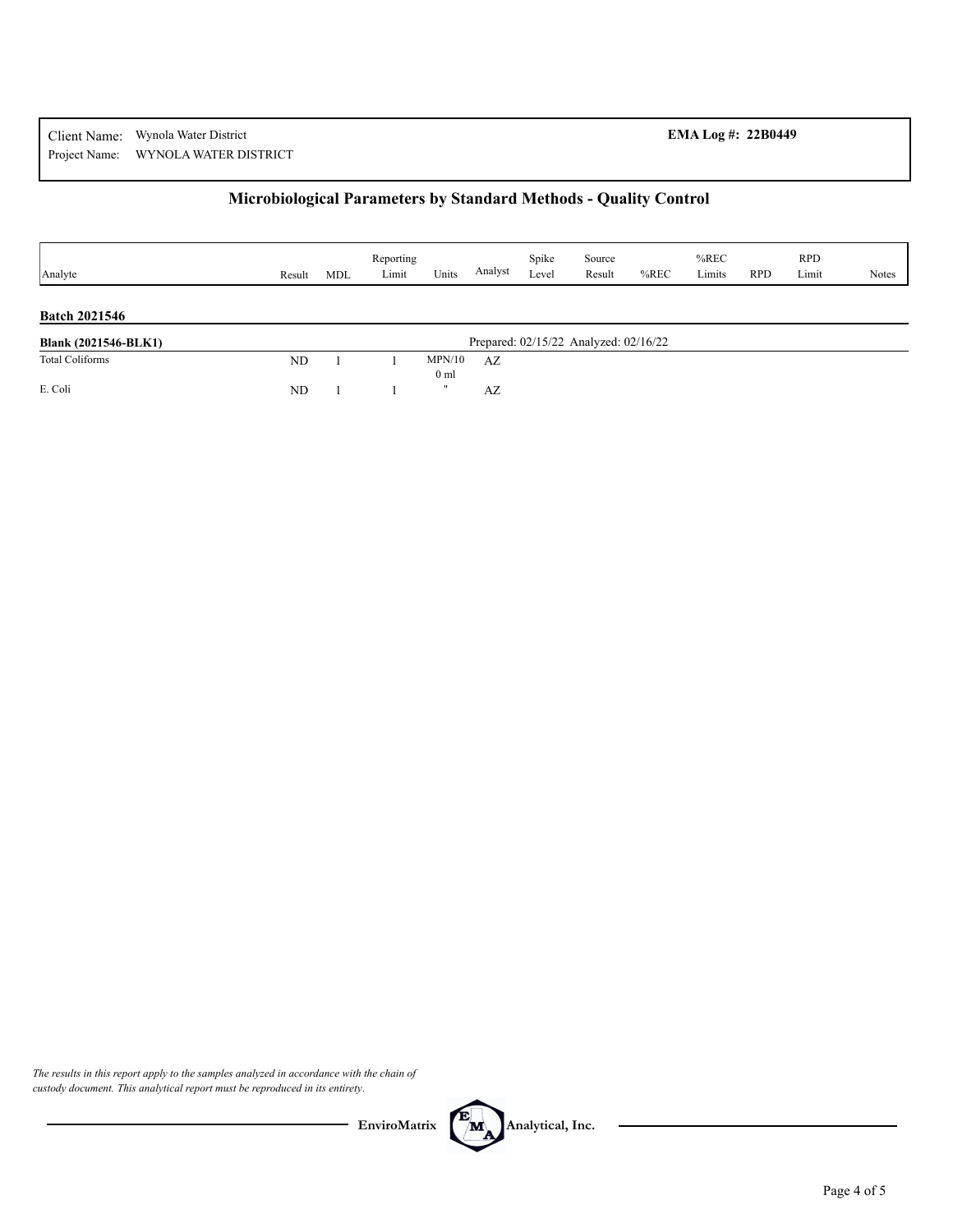### **Notes and Definitions**

- ND Analyte NOT DETECTED at or above the reporting limit (or method detection limit when specified)
- NR Not Reported
- Sample results reported on a dry weight basis (if indicated in units column) dry
- RPD Relative Percent Difference
- MDL Method detection limit (indicated per client's request)